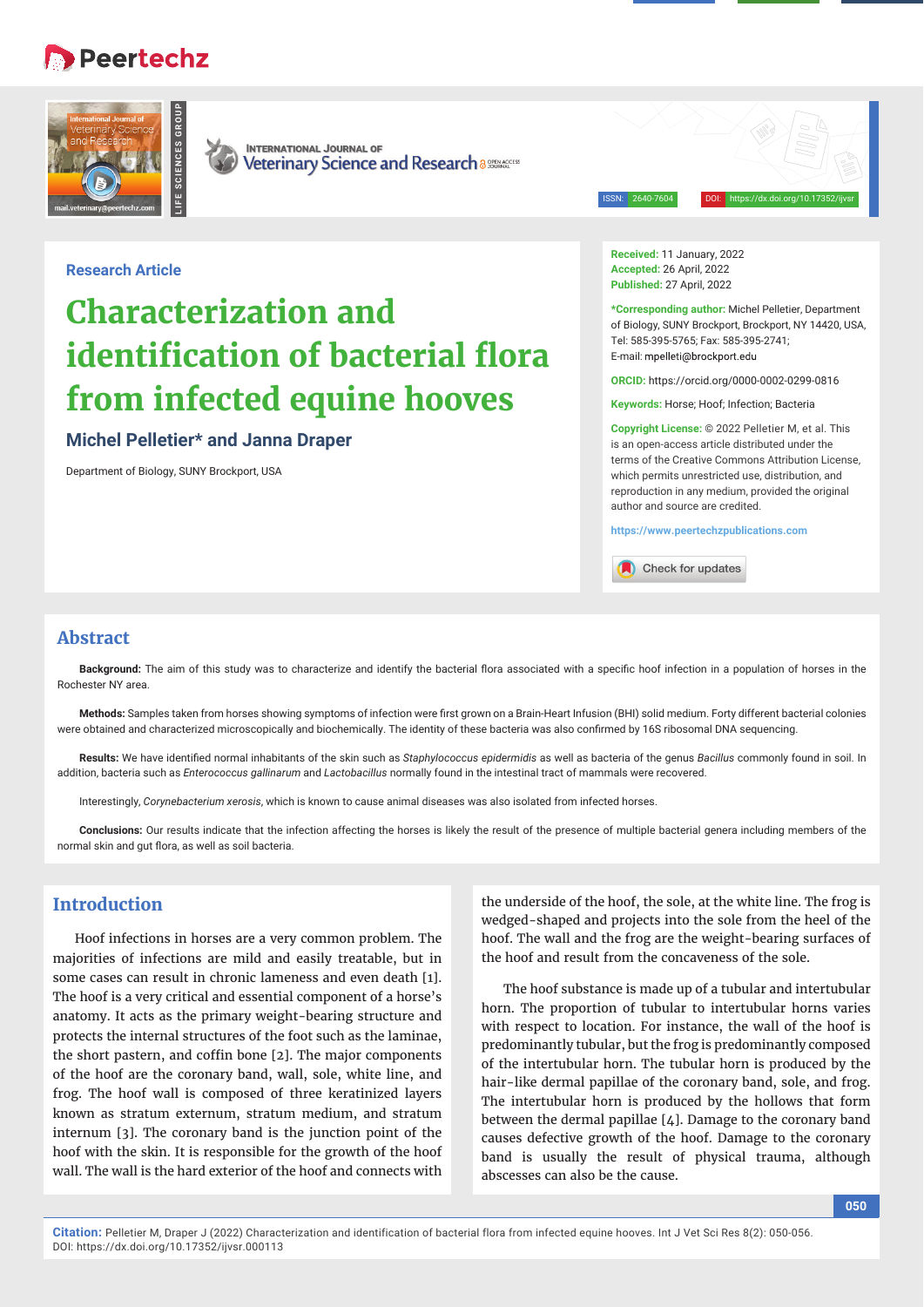An abscess is defined as a localized accumulation of pus within the hoof [5]. Abscesses are caused by bacteria entering through a wound in the sole and traveling up the white line [5]. Abscesses can also be caused by deep bruises to the sole of the hoof [5]. In either case, bacteria become trapped inside the hoof and pressure builds up which results in a great deal of pain for the horse. The trademark symptom of an abscess is the severe lameness it causes. In some cases, the horse will actually walk on three legs. This unequal weight bearing can cause laminitis which left untreated can lead to founder. The founder is especially damaging to the overall health of the horse because it causes rotation of the coffin bone within the hoof and leads to prolonged lameness [6]. In severe cases, the horse is euthanized.

Abscesses are treated by opening up the pocket of pus [6]. This relieves the built-up pressure and allows the drainage of the bacteria. Additionally, the hoof can be soaked in Epsom salts and wrapped to aid in healing. Abscesses can also damage the coronary band when the bacteria track up the white line and break out at the coronary band [6].

Another common hoof infection is thrush. Studies have shown that as many as 90% of domestic horses suffer from some degree of bacterial/fungal hoof infection related to thrush. Thrush is an infection of the central and lateral sulci (clefts) of the frog of the horse's foot [7]. The name thrush implies a fungal infection, although, thrush in a horse's frog most often involves bacteria. One species of bacterium, *Fusobacterium necrophorum*, is particularly aggressive, invading and destroying the frog, sometimes exposing the deeper sensitive tissues [7,8]. A combination of factors such as soft or damp footing, improper trimming, and a diet rich in sugars and carbohydrates, makes domestic horses susceptible to thrush. Thrush is treated by removing overgrown areas of the frog and sole as well as scrubbing the infected area with povidoneiodine or hydrogen peroxide. Lastly, white line disease is the separation of the hoof wall from the sole which allows bacteria and fungi to invade the resulting space [9]. Horses are more susceptible to white line disease in damp conditions [9]. Severe white line disease can lead to chronic laminitis in horses. Treatment for white line disease involves removing the infected areas of the white line and applying an anti-bacterial such as iodine.

The aim of this study was to identify the bacteria causing the weakening of the white line and the foul-smelling odor of the hooves. The horses involved in this research all have a history of abscesses, thrush, and white line disease.

## **Methods and materials**

#### **Sample collection**

Samples were collected from the infected hooves of four horses. Two were 20-year- old Paint mares, and the other two were approximately 14-year-old Thoroughbred geldings. Horses reside at the same location and are therefore exposed to the same elements. The infected areas were cleaned out using a hoof knife and sterile swabs were used to sample the area. The swabs were placed in sterile tubes containing saline solution

and refrigerated until plating. A total of eleven samples were taken which included nine samples from infected regions on the hoof, one control, and one sample from a hoof clipping to establish the general flora of the hooves.

#### **Bacterial isolation**

The eleven samples were plated in duplicate on Brain-Heart infusion (BHI) Agar (BD Biosciences). One set of plates was incubated at 37˚C for 48 hours in aerobic conditions, and one set was incubated in an anaerobic jar (BD BBL) at 37°C for 48 hours. Following incubation, each plate was investigated and macroscopic observations were recorded. Different colonies were then isolated using the streak plate technique on new BHI agar and incubated at 37°C overnight in the presence or absence of oxygen. A total of 35 colonies were isolated and further characterized.

The presence of *Fusobacterium necrophorum* was determined by plating each of the eleven samples on a duplicate selective medium [10]. The medium contains (per liter): trypticase, 32g; digested casein, 5.2g; yeast extract, 2.8g; thiotone, 4g; glucose, 1g; MgSO4, 9.6mg; Na2HPO4, 5g; agar, 16.6g. The ingredients were combined, autoclaved, and allowed to cool in a water bath. Phenylethyl alcohol (2.7ml), an egg yolk, 90 ml of 9% saline solution, and 50 ml of 0.8% crystal violet (in sterile water) were aseptically added to the medium.

#### **Identifying bacteria method 1**

The first approach used for the identification of the bacterial population present in the infected hooves was based on the morphology, the Gram stain reaction, as well as the biochemical properties of each isolated bacterium. First, a Gram stain was performed on each bacterium and the results, including the cell morphology and the morphological arrangement, were recorded. Based on these results, several biochemical tests were then performed for further identification.

- A. Carbohydrate fermentation: The ability to ferment carbohydrates with the production of acid was determined by inoculating 3 ml of a purple broth base broth (BD Difco) containing bromocresol purple as a pH indicator, as well as the appropriate carbohydrate at a final concentration of 1% with a single colony, and incubating at 37ºC for 48 hours. In the presence of acidic products resulting from fermentation, the broth will turn yellow (pH  $\leq$  5.2), indicative of a positive result. In the absence of fermentation, the broth will remain purple.
- B. The presence of the enzyme catalase was determined by transferring a small number of bacteria onto a glass slide followed by the addition of one drop of 2% hydrogen peroxide. The production of bubbles was indicative of the generation of oxygen from hydrogen peroxide catalyzed by the enzyme catalase.
- C. Starch hydrolysis: A starch agar (BD Difco) was inoculated in order to detect the presence of the enzymes amylase and maltase capable of hydrolyzing starch. Following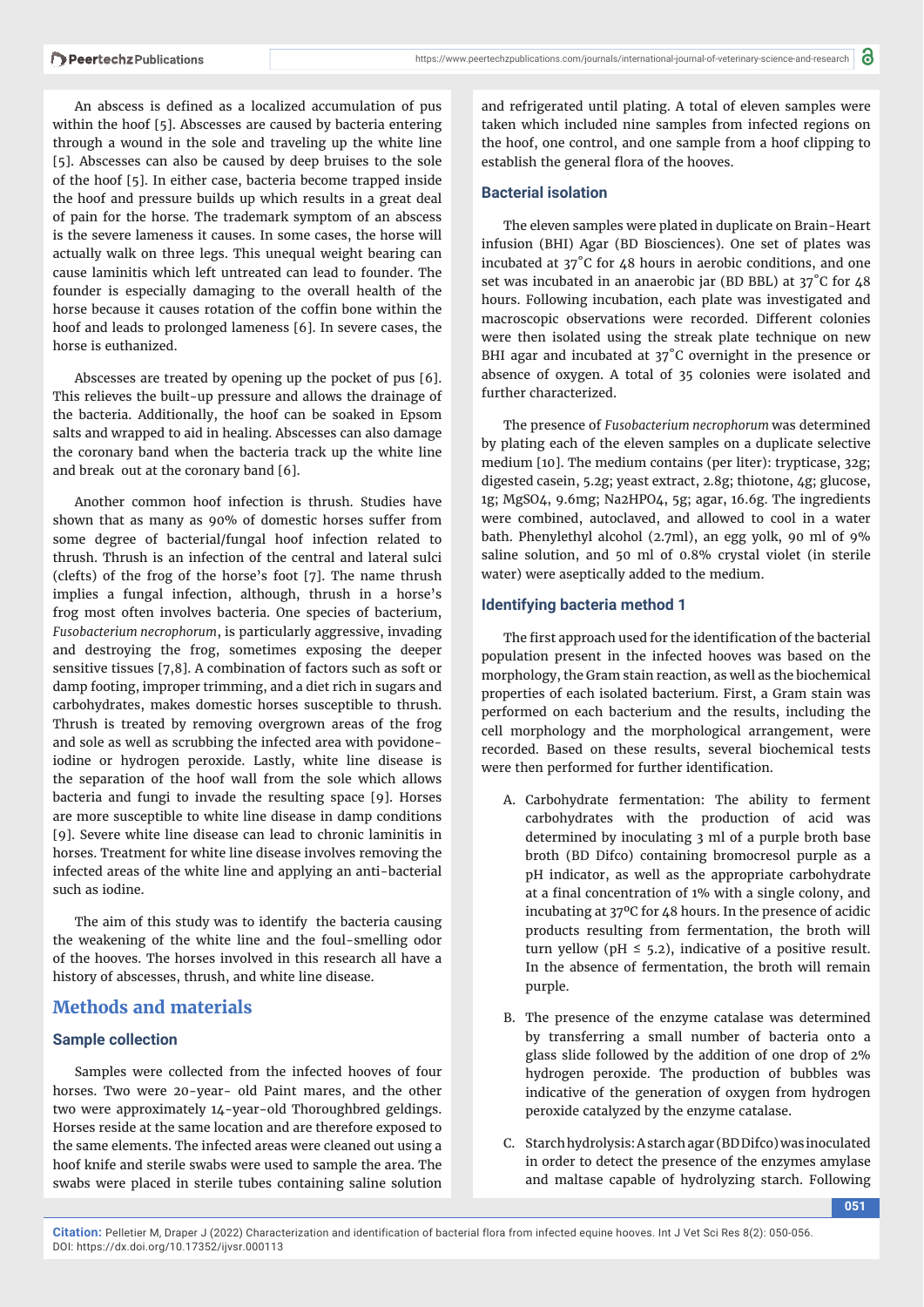incubation at  $37^{\circ}$ C for 48 hours, the plate was flooded with Lugol's iodine solution (Thermo Scientific). Starch hydrolysis is visualized by the presence of a clear zone around the bacterial growth within 30s.

- D. Novobiocin resistance: Resistance to the antibiotic novobiocin was determined by plating onto a Mueller-Hinton II medium (BD Difco), placing a sterile disk containing 30μg novobiocin onto the plate, and measuring the diameter of the zone of growth inhibition around the disk after incubation at 37ºC for 48 hours.
- E. Citrate utilization: The ability of a bacterium to use citrate as the sole source of carbon and energy was determined by inoculating a Simmons citrate agar (BD Difco), which contains the pH indicator bromothymol blue, followed by incubation for 48 hours at 37˚C. In the event that citrate is utilized, the production of alkaline end products turns the medium blue, as opposed to remaining green in the absence of any citrate utilization.
- F. Gelatin hydrolysis: The presence of the enzyme gelatinase was assessed by inoculating a semi-solid nutrient broth containing 12% gelatin and incubating for 48 hours at 37˚C. Following incubation, the gelatin tube was placed on ice for 30 min. If gelatin has been hydrolyzed, the content of the tube remained liquid.
- G. Vogues-Prausker (VP) test: The VP test is used to detect the production of 2,3-butanediol, a neutral end product of glucose metabolism. A buffered peptone broth containing 3% glucose was inoculated with a single colony and incubated at 37ºC for 48 hours. Following incubation, 5 drops of Barritt's reagent A and 5 drops of Baritt's reagent B (Gibson Bioscience) were added and the tube was incubated at room temperature for 15 min. The presence of a pink to cherry coloration indicates a positive result.
- H. Hemolysis: The ability of the bacterium to break down red blood cells was determined by plating it onto a blood agar plate and incubating overnight at 37˚C.
- I. Endospore formation: To test for endospore formation, 1 drop of an overnight culture of the bacterium was transferred to 3 ml of nutrient broth and heated at 80˚C for 10 minutes. The presence of endospores was assessed by microscopic observations at a total magnification of 1000X. In addition, following heat treatment, the culture was plated onto BHI agar, followed by incubation overnight at 37˚C.
- J. Growth on mannitol salt agar: The ability of bacteria from the genus *Staphylococcus* to ferment mannitol with the production of acid was examined by plating it onto a mannitol-salt agar (MSA) medium. The presence in the MSA of 7.5% sodium chloride is selective for bacteria of the genus *Staphylococcus*. In addition, the presence of phenol red as a pH indicator allows the determination of whether the bacteria can ferment mannitol with the production of acid (*S. aureus*) or is unable to ferment mannitol (non-pathogenic *Staphylococcus sp*).

#### **Identifying bacteria method 2**

In order to confirm the results of the bacterial identification, we set up to amplify and sequence the 16S ribosomal DNA of the previously obtained bacterial isolates.

**Genomic DNA preparation:** Isolated colonies were grown in 3ml of BHI Broth overnight at 37ºC. Genomic DNA was obtained using the Wizard® SV Genomic DNA Purification System (Promega) with the following modifications: bacterial cells were centrifuged at 13,000 x g for 2min. The supernatant was removed and the pellet resuspended in 150μl of Wizard SV Lysis Solution and transferred to a mini-column fitted to a collection tube. Following centrifugation at 13,000 x g for 3min, the flowthrough was discarded, and the column was washed 3 times with 650µl of column wash solution followed by centrifugation at 13,000 x g for 1 min. The genomic DNA was eluted with 250μl of Nuclease-Free water containing 2μl of RNase A solution for 2min at room temperature and spun at 13,000 x g for two minutes. The Genomic DNA was stored at -20°C.

**PCR amplification:** Approximately 0.5-2μg of genomic DNA was amplified in a 100-μl reaction using Phusion High-Fidelity DNA Polymerase (Thermo Scientific) and using oligonucleotides fD1 (5'-CCGAATTCGTCGACAACAGAGTTTGATCCTGGCTCAG-3') and rD1 (5'-CCCGGGATCCAAGCTTAAGGAGGTGATCCAGCC-3') [11]. PCR conditions consisted of 35 cycles of 95˚C for 2 min, 42˚C for 30 s, and 72˚C for 4min.

**Cloning:** The amplification products were purified using the Silica Bead DNA Gel Extraction Kit (Thermo Scientific), ligated into the pJET1.2/blunt cloning vector (Thermo Scientific), and transformed into *Escherichia coli* DH5 $\alpha$  cells. Plasmids were isolated from ampicillin resistant colonies using the GeneJET Plasmid Miniprep Kit (Thermo Scientific), and the 16S rDNA sequence determined using primer pJET-F: (5'-CGACTCACTATAGGGAGAGCGGC-3').

## **Results**

The samples collected from the four horses produced thirty-five colonies on the Brain-Heart infusion plates, which were further isolated and characterized. Interestingly, no growth was observed on either duplicate of the isolation media for *Fusobacterium necrophorum*, indicating that the bacterial infection was not thrush. Gram staining, as well as microscopic observations and biochemical tests, resulted in the identification of 11 different bacterial species. Table 1 shows the results obtained for the 35 bacteria.

In order to establish the general bacterial flora of the hooves, bacteria isolated from a hoof clipping were identified. Using biochemical tests and 16S rDNA sequencing, the following bacterial species were isolated only from the hoof clipping and not the hoof infection:

#### *Paenibacillus popilliae*

*P. popilliae* formerly *Bacillus popilliae*, was isolated in one instance. A Gram stain led to the observation of sporulated Gram-positive rods. Further biochemical tests indicated that the isolate was catalase-negative, could produce acid from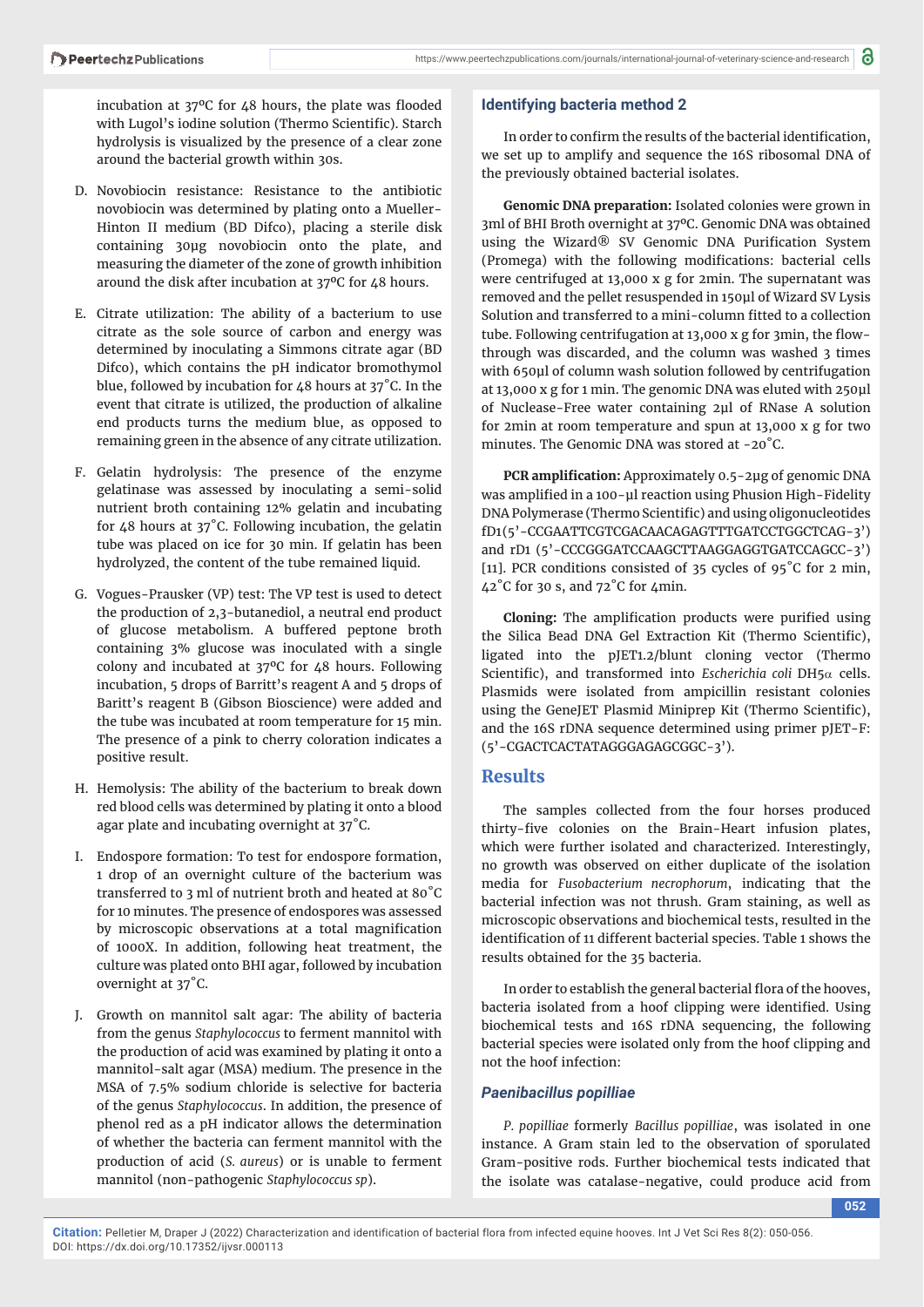glucose but not mannitol fermentation, could not hydrolyze starch or gelatin, could not utilize citrate as the sole carbon source, was VP negative, and could not grow at 55°C. When the 16S rDNA was obtained, we were able to unequivocally identify the bacterium as *P. popilliae*.

#### *Bacillus megaterium*

Microscopic observations of Gram-positive rods arranged in clusters, as well as the presence of spherical structures reminiscent of bacterial endospores, suggested the presence of a bacterium from the genus *Bacillus*. When the isolated colonies were cultured in BHI broth and incubated at 80ºC for 10 min, the presence of endospores could be observed in almost every cell . *B. megaterium* was identified on the basis of its ability to hydrolyze starch and gelatin, ferment glucose and mannitol with the production of acidic products, grow in nutrient broth containing 6.5% NaCl, and use citrate as a sole source of carbon. Unlike *B. subtilis*, this bacterium was unable to produce 2,3-butanediol from glucose fermentation (VP-) or to survive at 55°C. Determination of the 16S rDNA sequence validated the biochemical tests and confirmed the identity of this isolate as *Bacillus* megaterium.

#### *Bacillus azotoformans*

Gram staining of this isolate revealed the presence of Grampositive rods arranged in clusters. In addition, we observed the presence of endospores, especially after the bacteria were cultured in BHI broth and incubated at 80ºC for 10 min. Biochemical tests also led to the identification of this isolate as *B. azotoformans*. In addition, the isolate was catalase-negative, could not hydrolyze starch or gelatin, did not ferment glucose or mannitol, but was able to utilize citrate as a sole carbon source. The isolated bacterium did not grow at 55°C or in the presence of 6.5% NaCl, which is indicative of *B. azotoformans*. This was also confirmed by sequencing of the 16S rDNA.

Several bacterial species were specifically isolated from the hoof infections:

#### *Corynebacterium xerosis*

The majority of the samples that we collected showed the presence of Gram-positive club-shaped rods, arranged in clusters. All 18 isolates were catalase-positive, did not form endospores, and could not hydrolyze starch. These characteristics, particularly the club-shaped cell morphology, led us to speculate that we isolated a bacterium belonging to the genus *Corynebacterium*. This was confirmed by the ability of all 18 isolates to produce acid from glucose but not mannitol fermentation, to hydrolyze starch, produce 2,3-butanediol (VP+), but the inability to utilize citrate as the sole carbon source (cit-). Sequencing of the 16S rDNA from representative isolates confirmed their identity as *Corynebacterium xerosis*.

#### *Enterococcus gallinarum*

Five different isolates displayed similar microscopic characteristics, as well as identical biochemical properties. Following Gram staining, we observed the presence of Gram-positive cocci arranged in clusters. When a catalase

test was performed, we observed a negative reaction for all 5 isolates, indicating that these bacteria did not belong to the genera *Staphylococcus* or *Micrococcus*, but, given their cellular arrangement, were likely members of the genus *Enterococcus*. The ability of the isolates to produce acid from glucose and mannitol fermentation, as well as the absence of gelatin and starch hydrolysis further, suggest their identities as *Enterococcus*. DNA from representative isolates was purified, and the 16S rDNA sequence was determined. This allowed the identification of the isolates as *Enterococcus gallinarum*.

#### *Micrococcus varians*

Two isolates were identified as *Micrococcus varians*. This conclusion was based on the Gram reaction, the cellular morphology, and arrangement (Gram-positive cocci in clusters), but also on the presence of catalase, the production of acid from glucose fermentation, and the inability to ferment mannitol. In addition, this bacterium only grew in the presence of oxygen, and showed susceptibility to novobiocin, two characteristics of the genus *Micrococcus*. The precise identity of the isolates was determined to be *Micrococcus varians* following the sequencing of the 16S rDNA.

#### *Psychrobacillus insolitus*

This Gram-positive rod was isolated from 2 different samples. We determined that the bacterium could not hydrolyze starch or gelatin, did not ferment glucose, mannitol, or citrate, was negative for the VP test, but expressed the enzyme catalase. Of particular importance was the observation of endospores that did not deform the cell. In addition, the ability of the isolates to grow in the presence and absence of oxygen points to the genus *Bacillus*. Sequencing of the 16S rDNA further confi rmed that the isolates were *Psychrobacillus insolitus*, formerly known as *Bacillus insolitus.*

#### *Macrococcus caseolyticus*

Two isolates displayed Gram-positive cocci arranged in clusters. Neither of the bacteria produced yellow colonies on BHI agar, but both were catalase-positive, grew well on MSA agar, fermented glucose but were unable to ferment mannitol. Based on these results and their susceptibility to novobiocin, we speculated that these bacteria were non-pathogenic staphylococci such as *Staphylococcus epidermidis.* However, determination of the 16S rDNA sequence revealed that the isolates were in *Macrococcus caseolyticus*.

#### *Bacillus subtilis*

We first observed the presence of white to beige colonies on BHI, combined with microscopic observations of Grampositive rods arranged in clusters. Most notably, we noticed the presence of spherical structures reminiscent of bacterial endospores. When the isolated colonies were cultured in BHI broth and incubated at 80°C for 10 min, the presence of endospores could be observed in almost every cell. Biochemical tests led to the identification of the bacteria like *Bacillus subtilis*. The identification was based on its ability to produce acid from both glucose and mannitol fermentation, hydrolyze starch and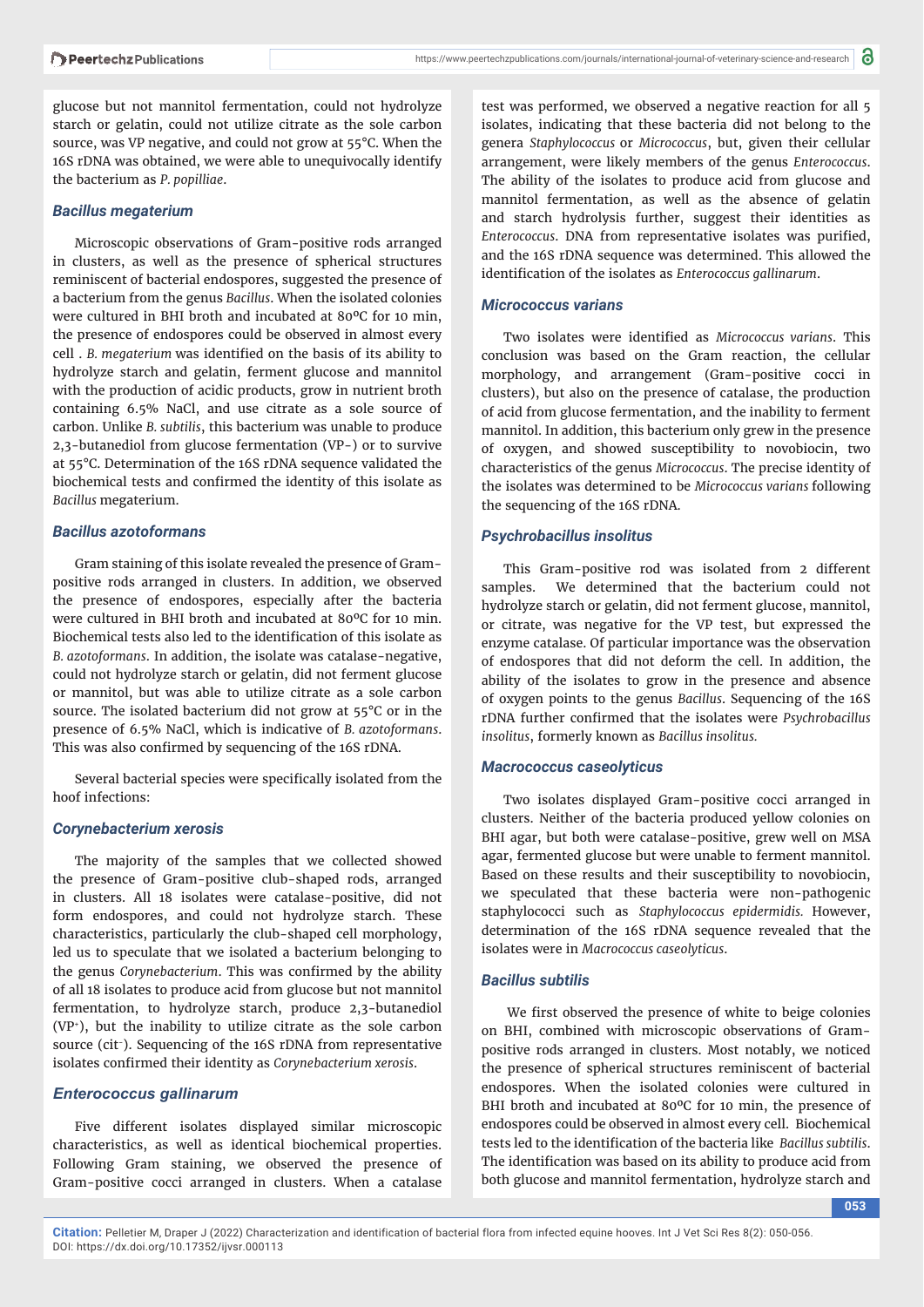gelatin, produce 2,3-butanediol from glucose fermentation (VP+), utilize citrate as a sole carbon source, and grow in the presence of 6.5% NaCl. In addition, the bacterium was unable to grow at  $55^{\circ}$ C. The identity of this isolate was confirmed by amplification and sequencing of the 16S rDNA.

#### *Lactobacillus sp*

Gram-positive rods were isolated from one sample. The bacterium did not produce catalase, but fermented glucose and hydrolyzed starch. Results from mannitol fermentation, gelatin hydrolysis, citrate utilization, and the VP test were all negative. In addition, the isolate could grow in the presence or absence of oxygen. These results, combined with 16S rDNA sequencing, led us to conclude that the isolate belongs to the genus *Lactobacillus*.

#### *Staphylococcus epidermidis*

*S. epidermidis* was isolated from one sample. Gram stain of isolated colonies obtained following growth on BHI medium revealed Gram-positive cocci arranged in clusters, characteristic of the genus *Staphylococcus* and *Micrococcus*. This was confirmed by the ability of those cells to express the enzyme catalase. In addition, as all of the isolated colonies were either white or beige, we concluded that they most likely belong to the genus *Staphylococcus* rather than *Micrococcus*. The colonies grew on MSA but did not turn the medium from red to yellow, indicating the inability to ferment mannitol with the production of acid. At this point, the identity of the bacteria isolated was limited to either *S. epidermidis* or *S. saprophyticus*. However, the fact that the bacterium was susceptible to the antibiotic novobiocin allowed us to conclude that *S. epidermidis* had been isolated. The sequence of the 16S rDNA further confirmed the identity of the isolate to be *S. Epidermidis* (Table 1).

#### **Discussion**

Not all of the bacteria identified came from the infection site of the hoof. As stated in the method and materials, a sample was taken from the untrimmed area of the hoof to establish the general flora of the hoof. The bacteria isolated consisted of *Corynebacterium xerosis*, *Paenibacillus popilliae*, *Bacillus megaterium*, and *Bacillus azotoformans*. Of these four, only *C. xerosis* was also isolated from the infection area of the hoof. Thus, it is unlikely that *P. popilliae*, *B. megaterium*, and *B. azotoformans* are responsible for the infection in the hooves. Most likely these bacteria are part of the normal flora of the hoof and under normal circumstances, they do not cause any issue, although they may take advantage of a weakened and/or infected hoof and begin to over reproduce.

Formerly known as *Streptococcus gallinarum*, *Enterococcus gallinarium* is Gram-positive cocci usually arranged in pairs or clusters [12,13]. This bacterium is found mostly in the intestines of domestic fowls and chickens but is also occasionally found in the human gastrointestinal tract [12,14]. In addition, *E. gallinarum* has also been isolated from human clinical specimens [15-17]. Recently, multi-drug-resistant *E. gallinarum* was isolated from synovial sepsis following heel bulb laceration, full-thickness wound to the carpus, and complete articular open fracture of the tibial crest in horses [18].

| Table 1: Summary of the biochemical test results used to identify bacteria isolated from the infected hooves. |                            |                          |                            |                           |                                                                                        |                       |                         |                          |                          |                              |                          |
|---------------------------------------------------------------------------------------------------------------|----------------------------|--------------------------|----------------------------|---------------------------|----------------------------------------------------------------------------------------|-----------------------|-------------------------|--------------------------|--------------------------|------------------------------|--------------------------|
| #                                                                                                             | 18                         | 5 <sup>5</sup>           | $\overline{2}$             | 2 <sup>1</sup>            | $\overline{2}$                                                                         | $\mathbf{1}$          | $\mathbf{1}$            | $\mathbf{1}$             | $\mathbf{1}$             | $\mathbf{1}$                 | $\mathbf{1}$             |
| ID                                                                                                            |                            |                          |                            |                           | C. xerosis E. gallinarus   M. varians   P. insolitus   M. caseolyticus   B. megaterium |                       | В.<br>subtilis          | <b>B.</b> azotoformans   | Lactobacillus            | P. popilliae                 | S. epidermidis           |
| $55^{\circ}$ C                                                                                                | <b>ND</b>                  | <b>ND</b>                | <b>ND</b>                  | $\overline{\phantom{a}}$  | <b>ND</b>                                                                              | ÷,                    | $\sim$                  | $\overline{\phantom{a}}$ | <b>ND</b>                | $\overline{\phantom{a}}$     | <b>ND</b>                |
| NaC                                                                                                           | <b>ND</b>                  | <b>ND</b>                | <b>ND</b>                  | $\overline{\phantom{a}}$  | <b>ND</b>                                                                              | $\ddot{}$             | $+$                     | $\overline{\phantom{a}}$ | <b>ND</b>                | $\overline{\phantom{a}}$     | $\ddot{}$                |
| $-02$                                                                                                         | $+$                        | $+$                      | $\overline{\phantom{a}}$   | $\ddot{}$                 | $\ddot{}$                                                                              | $\ddot{}$             | $+$                     | $\ddot{}$                | $\ddot{}$                | $+$                          | $+$                      |
| 02                                                                                                            | $\ddot{}$                  | $\ddot{}$                | $\ddot{}$                  | $\ddot{}$                 | $\ddot{}$                                                                              | $\ddot{}$             | $+$                     | $\ddot{}$                | $\ddot{}$                | $+$                          | $+$                      |
| No                                                                                                            | <b>ND</b>                  | <b>ND</b>                | $\sf s$                    | <b>ND</b>                 | $\sf s$                                                                                | <b>ND</b>             | <b>ND</b>               | <b>ND</b>                | <b>ND</b>                | <b>ND</b>                    | s                        |
| Spo                                                                                                           | <b>ND</b>                  | <b>ND</b>                | <b>ND</b>                  | $\ddot{}$                 | <b>ND</b>                                                                              | $\ddot{}$             | $+$                     | $\ddot{}$                | <b>ND</b>                | $+$                          | <b>ND</b>                |
| Hem                                                                                                           | <b>ND</b>                  | $\overline{\phantom{a}}$ | <b>ND</b>                  | <b>ND</b>                 | $\overline{\phantom{a}}$                                                               | <b>ND</b>             | <b>ND</b>               | <b>ND</b>                | <b>ND</b>                | <b>ND</b>                    | $\overline{\phantom{a}}$ |
| <b>VP</b>                                                                                                     | $+$                        | <b>ND</b>                | $\overline{\phantom{a}}$   | $\overline{\phantom{a}}$  | $\ddot{}$                                                                              | ÷,                    | $+$                     | $\overline{\phantom{a}}$ | $\sim$                   | $\sim$                       | $+$                      |
| Gel                                                                                                           | $+$                        | $\overline{\phantom{a}}$ | $\overline{a}$             | $\overline{\phantom{a}}$  | $\overline{\phantom{a}}$                                                               | $\ddot{}$             | $+$                     | $\overline{\phantom{a}}$ | $\overline{\phantom{a}}$ | $\overline{\phantom{a}}$     | ÷,                       |
| Cit                                                                                                           | $\sim$                     | <b>ND</b>                | $\overline{\phantom{a}}$   | $\overline{\phantom{a}}$  | $\overline{\phantom{a}}$                                                               | $\ddot{}$             | $+$                     | $\ddot{}$                | $\sim$                   | $\overline{\phantom{a}}$     | $\sim$                   |
| Sta                                                                                                           | $\overline{\phantom{a}}$   | $\overline{a}$           | $\overline{a}$             | $\overline{\phantom{a}}$  | $\overline{\phantom{a}}$                                                               | $\ddot{}$             | $+$                     | $\overline{\phantom{a}}$ | $\ddot{}$                | $\overline{\phantom{a}}$     | $\overline{a}$           |
| Glu                                                                                                           | $\ddot{}$                  | $\ddot{}$                | $\ddot{}$                  | $\overline{\phantom{a}}$  | $\ddot{}$                                                                              | $\ddot{}$             | $+$                     | $\overline{\phantom{a}}$ | $\ddot{}$                | $\ddot{}$                    | $\ddot{}$                |
| Ma                                                                                                            | $\overline{\phantom{a}}$   | $+$                      | $\overline{\phantom{a}}$   | $\overline{\phantom{a}}$  | $\overline{\phantom{a}}$                                                               | $\ddot{}$             | $+$                     | $\overline{\phantom{a}}$ | $\overline{\phantom{a}}$ | $\overline{\phantom{a}}$     | $\overline{\phantom{a}}$ |
| Cat                                                                                                           | $\ddot{}$                  | $\overline{\phantom{a}}$ | $\ddot{}$                  | $\ddot{}$                 | $\begin{array}{c} + \end{array}$                                                       | $\ddot{}$             | $+$                     | $\overline{\phantom{a}}$ | $\overline{\phantom{a}}$ | $\overline{\phantom{a}}$     | $\ddot{}$                |
| Morpholog                                                                                                     | Rods                       | Rods                     | Cocci                      | Rods                      | Cocci                                                                                  | Rods                  | Rods                    | Rods                     | Rods                     | Rods                         | Cocci                    |
| Colonial<br>characteristics                                                                                   | Milky,<br>yellow,<br>small | Creamy,<br>white, small  | Dull,<br>yellow,<br>medium | Milky,<br>white,<br>large | Milky, white,<br>small                                                                 | Dry, white,<br>medium | Dry,<br>whire,<br>large | Milky, white,<br>medium  | Milky, white,<br>small   | Fibrous,<br>white,<br>medium | Milky, white,<br>medium  |
| G                                                                                                             | $+$                        | $+$                      | $\ddot{}$                  | $\ddot{}$                 | $\ddot{}$                                                                              | $\ddot{}$             | $\ddot{}$               | $\ddot{}$                | $\ddot{}$                | $\ddot{}$                    | $\ddot{}$                |

Abbreviations: G: Gram reaction; Cat: Catalase; Man: Mannitol fermentation; Glu: Glucose fermentation; Star: Starch hydrolysis; Cit: Citrate utilization; Gel: Gelatin hydrolysis; VP: Vogues- Prausker; Hem: Hemolysis, Spo: Presence of endospores; Nov: Novobiocin resistance; O<sub>2</sub>: Aerobic growth; O: Anaerobic growth; NaCl: Growth in 6.5% NaCl: 55°C: Growth at 55°C; #: Number of isolates; ND: Not Determined; s: susceptible.

**054**

**Citation:** Pelletier M, Draper J (2022) Characterization and identification of bacterial flora from infected equine hooves. Int J Vet Sci Res 8(2): 050-056. DOI: https://dx.doi.org/10.17352/ijvsr.000113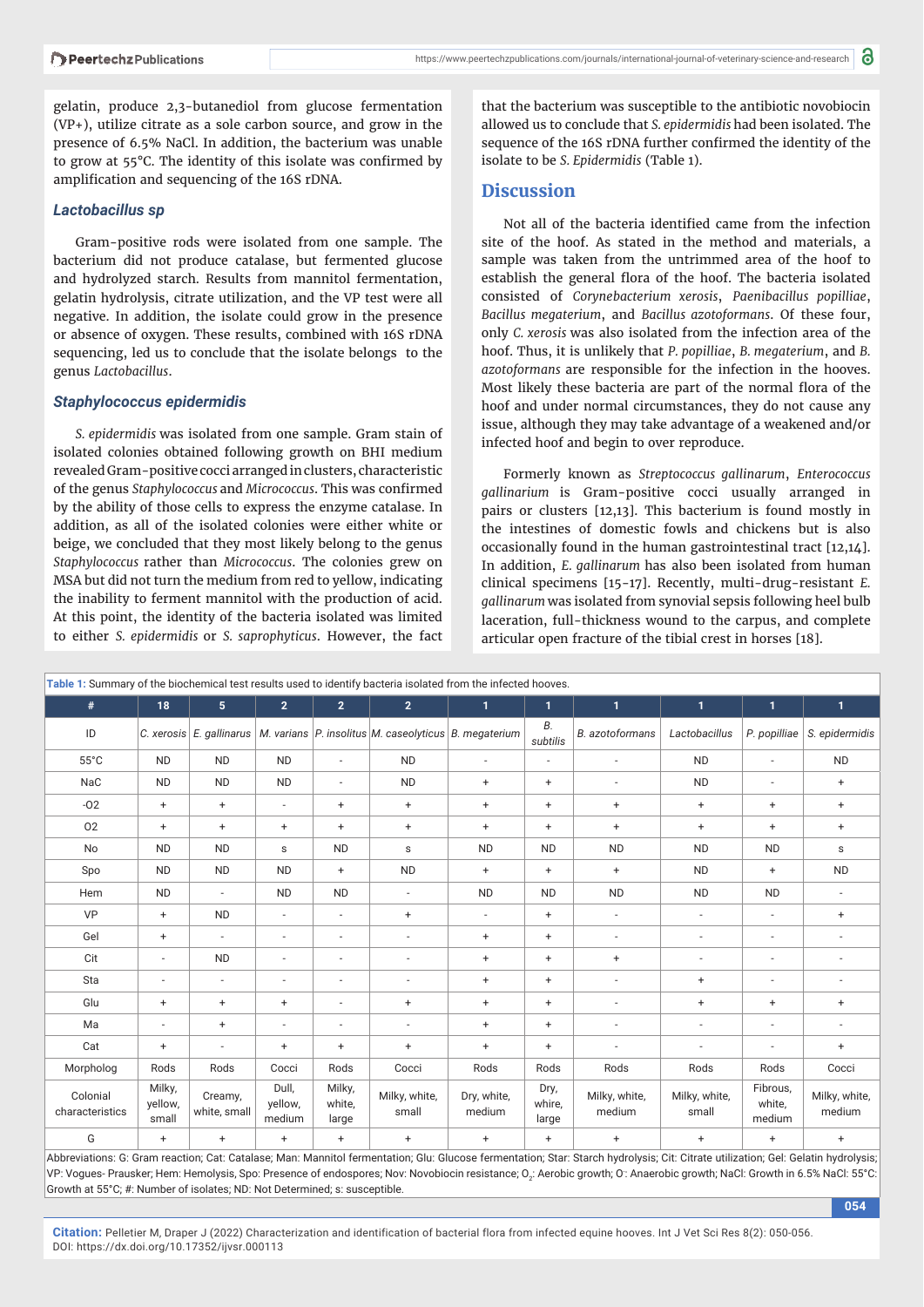*Corynebacterium xerosis* is known as a commensal bacterium of the human skin although it has been associated with diseases such as skin and eye infections, and endocarditis, especially in immunocompromised individuals [19]. Another species, *Corynebacterium pseudotuberculosis*, has been associated with external abscesses in horses [20,21]. A type of infection known as "pigeon fever" is also caused by *C. pseudotuberculosis*  in horses. Although it is mainly responsible for external abscesses on the chest, *C. pseudotuberculosis* can also result in the formation of internal abscesses known as ulcerative lymphangitis, which is characterized by the infection of limbs and compromises the lymphatic system [22]. Two other isolates were identified as Micrococcus varians. *M. varians* is a normal inhabitant of the skin of a wide variety of animals, including horses [23]. It has also been shown to cause infection in mice [24]. Although micrococci have been associated with invasive disease in immunocompromised humans and animals, the vast majority of cases are related to *M. luteus*.

Members of the genus *Macrococcus* have been isolated from humans and animals. *M. caseolyticus* was originally isolated from lamb [25]. In addition, two species, *M. equipercius* and *M. carouselicus* have been isolated from the skin of ponies and horses, but have not been associated with any infections [26]. It remains possible that these two species may have taken advantage of the un-going infection and multiplied. Another species, *Macrococcus canis*, previously identified as *M*. *caseolyticus*, has also been isolated from skin infection sites in dogs [27]. Only two isolates were identified as *Psychrobacillus insolitus* (formerly *Bacillus insolitus*). This psychrophilic bacterium is typically found in soil and has been associated with bread wheat roots, where it promotes growth [28]. To our knowledge, *P*. *insolitus* has not been associated with any disease in animals. This suggests that the presence of *P. insolitus* may be the result of soil that remained stuck to the hooves even after washing.

*Bacillus subtilis* is a common soil bacterium, but is also present in the gastrointestinal tract of many animals, including horses [29]. The bacterium is considered to be non-pathogenic. Similarly, several members of the genus *Lactobacillus* are present in the gut of many animals including horses. Of these, *Lactobacillus* equigenerosi, *Lactobacillus* equi, and *Lactobacillus*  hayakitensis have only been isolated from the horse gut [30,31]. We believe that the isolation of *B. subtilis* and *Lactobacillus* may be attributed to the presence of fecal material in the stables and that the bacterium does not play a role in the hoof infection.

*Staphylococcus epidermidis* is a normal inhabitant of the skin and mucous membranes of many animals. Typically, *S. epidermidis* is non-pathogenic in healthy animals but has been shown to cause opportunistic infections in immunocompromised humans and animals [32]. In addition, antibiotics use has led to the emergence of antibioticresistant strains of *S. epidermidis*. Specifically, the emergence of antibiotic-resistant staphylococci in livestock has been reported. It has been suggested that those bacteria serve as reservoirs for the evolution and spread of resistance genes [33,34].

A previous study aimed at characterizing bacteria present in biofilms formed in chronic wounds on the front and rear limbs in horses revealed the presence of several bacterial species, the majority being *Pseudomonas aeruginosa* and *Staphylococcus epidermidis*. Other bacteria isolated included *Staphylococcus aureus*, *Serratia marcescens*, *Enterococcus faecalis*, *Providencia rettgeri*, *E. coli*, *Streptococcus dysgalactiae*, *Bacillus*  sp., and *Enterococcus* sp [35]. Although our study focused on infected hooves, we have identified some of the same bacteria, namely *Staphylococcus epidermidis*, as well as members of the *Enterococcus*, *Bacillus*, and *Enterococcus* genera. To our knowledge, the horses have not suffered any trauma, although it is likely that minor wounds or cuts contributed to the colonization and proliferation of bacteria within the hoof. Several studies have associated the presence of microbial biofilms following lower limb injuries [36]. The presence of biofilms following traumatic injuries has been shown to delay healing [36].

#### **Conclusion**

Several bacteria were isolated and identified from the infected hooves. Interestingly, these bacteria are all part of either the normal flora of the hoof, the gut, or the soil. This suggests that, although, they may not be pathogenic and under normal circumstances, they may take advantage of a weakened and/or infected area to proliferate and cause disease.

#### **References**

- 1. Agne B (2010) Diagnosis and Treatment of Foot Infections. J Equine Vet Sci 30: 510-512. **Link:** https://bit.ly/3OFfFCw
- 2. Parks A (2003) Form and function of the equine digit. Vet Clin N Am Equine 19: 285-307. **Link:** https://bit.ly/38nuicK
- 3. Katz LM, Bailey SR (2012) A review of recent advances and current hypotheses on the pathogenesis of acute laminitis. Equine Vet J 44: 752-761. **Link:** https://bit.ly/3Lgqp8f
- 4. Kainer RA (1989) Clinical Anatomy of the Equine Foot. In: Yovich JV (ed) Veterinary Clinics of North America: Equine Practice. Elsevier, New York 5. **Link:** https://bit.ly/3xXElQC
- 5. Redding WR, O'Grady SE (2012) Septic diseases associated with the hoof complex: abscesses, punctures wounds, and infection of the lateral cartilage. Vet Clin North Am Equine Pract 28: 423-440. **Link:** https://bit.ly/3rSHU6K
- 6. Barr ED, Jones E (2013) Equine Orthopaedic Nursing. In Coumbe KM (ed) Equine Veterinary Nursing. 2nd ed. John Wiley & Sons, Oxford.
- 7. Miller G (2014) Trouble in the grooves of the hooves: thrush isn't usually serious, but it can get that way. Know what thrush therapies are effective. Horse Journal 21: 9. **Link:** https://bit.ly/3Ko4sTC
- 8. Petrov KK, Dicks LMT (2013) *Fusobacterium necrophorum*, and *not Dichelobacter nodosus*, is associated with equine hoof thrush. Vet Microbiol 161: 350-352. **Link:** https://bit.ly/3EOeD2j
- 9. Turner TA (1998) White line disease. Equine Vet Educ 10: 73–76. **Link:** https://bit.ly/3vgqbZh
- 10. Fales WH, Teresa GW (1972) A selective medium for the isolation of *Sphaerophorus necrophorus*. Am J Vet Res 33: 2317-2321. **Link:** https://bit.ly/3rQ7adO
- 11. Weisburg WG, Barns SM, Pelletier DA, Lane DJ (1991) 16S ribosomal DNA amplification for phylogenetic study. J Bacteriol 173: 697-703. Link: https://bit.ly/3kejC32

**055**